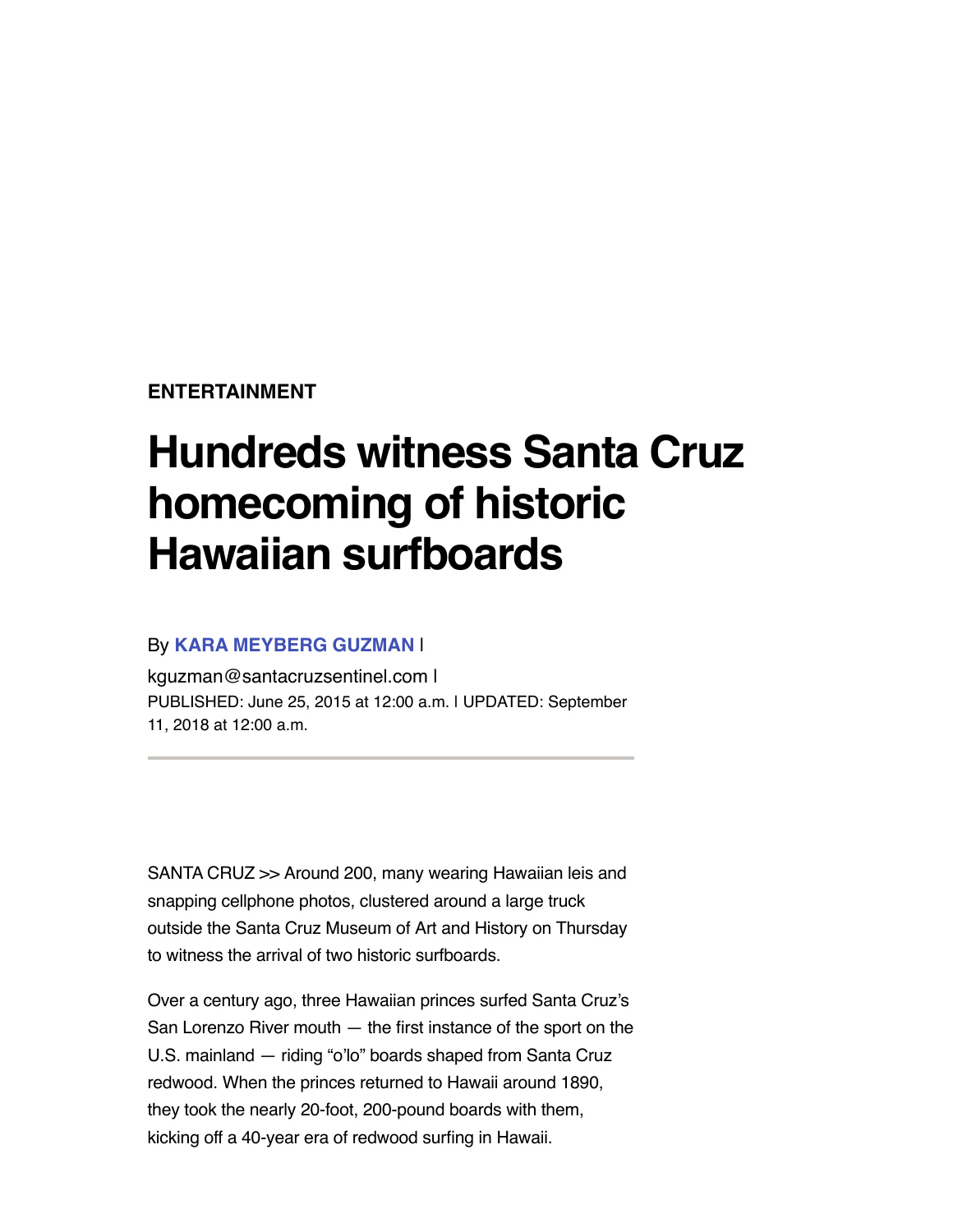For decades, two of the three original boards were forgotten deep in a Honolulu museum archive, until discovered by staff in 2012. They have never been shown to the public, said Santa Cruz historian Geoffrey Dunn, who first heard the lore of the missing boards in the 1970s.

"When I heard they were coming, I wept. Just the story's so beautiful," Dunn said. "The circle of history keeps getting completed. The boards that were first built here 130 years ago, go to Hawaii and come back."

Dunn worked with Kim Stoner of the Santa Cruz Surfing Club Preservation Society to bring the boards for the Santa Cruz museum show, which runs July 3 to Oct. 25.

Around 40 woodies, or vintage surf wagons, accompanied the surfboards on the last leg of their journey, leading a procession from the Pasatiempo parking lot Thursday.

The motorcade was greeted at the museum by Antioch resident Kumu Kaui Peralto, a Hawaiian hula teacher who chanted blessings in her native tongue, meant to wake and welcome the spirits of the surfboards, she said. The thick crowd parted as workers hauled the long wooden crates off the truck and into the museum lobby.

Ellis Brandt, a 13 year old surfer from Alameda, videoed the pageant on his iPhone. He first read of the Hawaiian princes earlier this week at the Santa Cruz Surfing Museum.

"Oh my gosh, these are those boards. Wow, that's really cool. These are more than just surfboards. They have a spiritual meaning too. They're not just objects," Ellis said.

Hushes and whispers filled the packed lobby, as workers lifted the crate lids to reveal the beautifully simple single-plank boards, which were naked, with no fins, paint or resin.

Bob Pearson, well-known Santa Cruz shaper and head of Pearson Arrow Surfboards, was part of the team responsible for the boards' homecoming. He shaped replica o'lo redwood boards which will be part of the museum's surfing exhibition at Cowell Beach July 19.